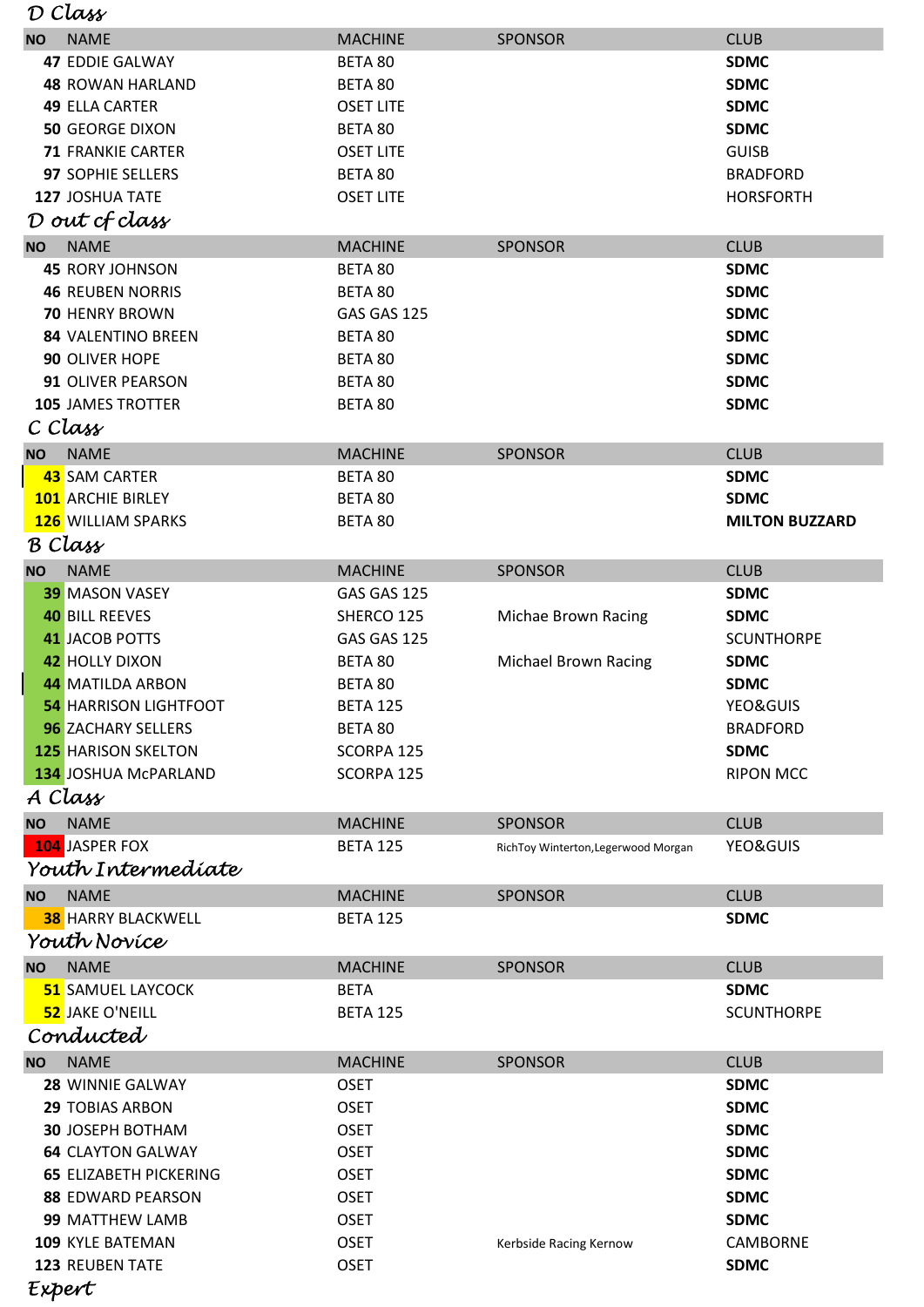| <b>NO</b> | <b>NAME</b>                                  | <b>MACHINE</b>                 | <b>SPONSOR</b>             | <b>CLUB</b>                |
|-----------|----------------------------------------------|--------------------------------|----------------------------|----------------------------|
|           | <b>31 FRANKIE RHODES</b>                     | <b>TRS 250</b>                 |                            | <b>HORSFORTH</b>           |
|           | <b>33 DAVY LEDGERWOOD</b>                    | GAS GAS 300                    |                            | <b>SCUNTHORPE</b>          |
|           | <b>66 RICHARD MELLON</b>                     | VERTIGO 300                    |                            | <b>HORSFORTH</b>           |
|           | <b>67 HARVEY TAGLIONE</b>                    | <b>TRS 250</b>                 |                            | <b>HORSFORTH</b>           |
|           | <b>68 ADAM HOWLING</b>                       | VERTIGO 300                    |                            | YEO&GUIS                   |
|           | <b>80 MICHAEL BROWN</b>                      | GAS GAS 300                    | JST GasGas Michael Brown R | <b>SDMC</b>                |
|           | <b>110 CHARLIE SMITH</b>                     | <b>BETA 300</b>                | <b>Inch Perfect Trials</b> | YEO&GUIS                   |
|           | <b>117 ELLIOTT LAWS</b>                      | VERTIGO 300                    | 180 OffRoad Vertigo        | <b>RIPON</b>               |
|           | 119 JAMIE JACKSON                            | GAS GAS 300                    |                            | YEO&GUIS                   |
|           | <b>132 JAKE WEATHERILL</b>                   | SHERCO 250                     |                            | <b>BRADFORD</b>            |
|           | <b>133 HARRY McLOUGHLIN</b>                  | <b>BETA 250</b>                |                            | <b>HORSFORTH</b>           |
|           | Intermedíate                                 |                                |                            |                            |
| <b>NO</b> | <b>NAME</b>                                  | <b>MACHINE</b>                 | <b>SPONSOR</b>             | <b>CLUB</b>                |
|           | <b>34 NIKITA SMITH</b>                       | GAS GAS 250                    |                            | <b>SDMC</b>                |
|           | <b>35 NICHOLAS SKAIFE</b>                    | VERTIGO 300                    | Allspeeds                  | <b>SDMC</b>                |
|           | <b>36 BEN BUTLER</b>                         | VERTIGO 300                    |                            | <b>LINCOLN</b>             |
|           | <b>37 SHAUGHAN GALWAY</b>                    | GAS GAS 300                    |                            | <b>SDMC</b>                |
|           | <b>69 LEWIS FAIRBANK</b>                     | GAS GAS 300                    |                            | <b>SDMC</b>                |
|           | <b>81 TOM PICKARD</b>                        | MONTESA 300                    |                            | <b>SDMC</b>                |
|           | 82 SIMON PICKARD                             | <b>BETA 300</b>                |                            | <b>SDMC</b>                |
|           | 89 STEVE HOPE                                | SHERCO 300                     |                            | <b>SDMC</b>                |
|           | <b>100 MATTHEW GALWAY</b>                    | GAS GAS 250                    |                            | <b>SDMC</b>                |
|           | <b>120 MARC BLENKINSOP</b>                   | <b>BETA 300</b>                |                            | <b>SDMC</b>                |
|           | <b>122 SOPHIE BAILEY</b>                     | <b>TRS 250</b>                 | Paul Nash Motorcycles      | <b>HOOKWOOD</b>            |
|           | 124 IAN HOPLEY                               | <b>TRS 300</b>                 |                            | <b>RICHMOND</b>            |
|           | <b>138</b> ALICK SHARP                       | <b>TRS 250</b>                 |                            | <b>SDMC</b>                |
|           |                                              |                                |                            |                            |
|           |                                              |                                |                            |                            |
|           | <b>140 ELLIOTT WOODALL</b>                   | GAS GAS 125                    |                            | <b>SDMC</b>                |
|           | Clubman A                                    |                                |                            |                            |
| <b>NO</b> | <b>NAME</b>                                  | <b>MACHINE</b>                 | <b>SPONSOR</b>             | <b>CLUB</b>                |
|           | 11 LANCE HARLAND                             | TRS 250                        |                            | SDMC                       |
|           | <b>12 CRAIG BAKER</b>                        | GAS GAS 250                    |                            | <b>SDMC</b>                |
|           | <b>14 DANIEL LEDGERWOOD</b>                  | GAS GAS 250                    |                            | <b>SCUNTHORPE</b>          |
|           | <b>15 JACK FOWLER</b>                        | GAS GAS 250                    |                            | <b>SDMC</b>                |
|           | <b>17 MARK BUTLER</b>                        | MONTESA 260                    |                            | <b>LINCOLN</b>             |
|           | <b>19 STEPHEN WHITAKER</b>                   | GAS GAS 300                    |                            | <b>SDMC</b>                |
|           | <b>57 NIGEL FINNIGAN</b>                     | <b>BETA 200</b>                |                            | <b>SDMC</b>                |
|           | <b>58 SAMUEL FAIRBANK</b>                    | VERTIGO 250                    |                            | <b>SDMC</b>                |
|           | <b>59 RICHARD PICKERING</b>                  | <b>BETA 300</b>                |                            | <b>SDMC</b>                |
|           | <b>73 CHRIS McDOUGALL</b>                    | <b>BETA 250</b>                |                            | EBORACUM                   |
|           | <b>74 MARK TAYLOR</b>                        | <b>BETA 300</b>                |                            | <b>SDMC</b>                |
|           | <b>75 DANIEL SIXSMITH</b>                    | GAS GAS 250                    |                            | <b>SDMC</b>                |
|           | <b>76 BRIAN COOKE</b>                        | <b>BETA</b>                    |                            | <b>SDMC</b>                |
|           | <b>85 IAN BRIGGS</b>                         | GAS GAS 300                    |                            | <b>SDMC</b>                |
|           | <b>86 SHAUN PAGE</b>                         | VERTIGO 250                    |                            | <b>RICHMOND</b>            |
|           | 93 DANIEL WILKINSON                          | <b>BETA 250</b>                | Kridan Handling Ltd        | <b>SDMC</b>                |
|           | 95 LUKE SELLERS                              | MONTESA 260                    |                            | <b>BRADFORD</b>            |
|           | 102 ADAM WEST                                | VERTIGO 250                    | Adam West Windows&Joinery  | <b>HULL</b>                |
|           | <b>106 ASHTON OGDEN</b>                      | <b>BETA 300</b>                |                            | EBORACUM                   |
|           | <b>115 BETHANIE DUNNING</b>                  | <b>BETA 250</b>                |                            | <b>BRADFORD</b>            |
|           | <b>141 TOM COSTIGAN</b><br>142 JACK COSTIGAN | <b>SHERCO</b><br><b>FANTIC</b> |                            | <b>SDMC</b><br><b>SDMC</b> |